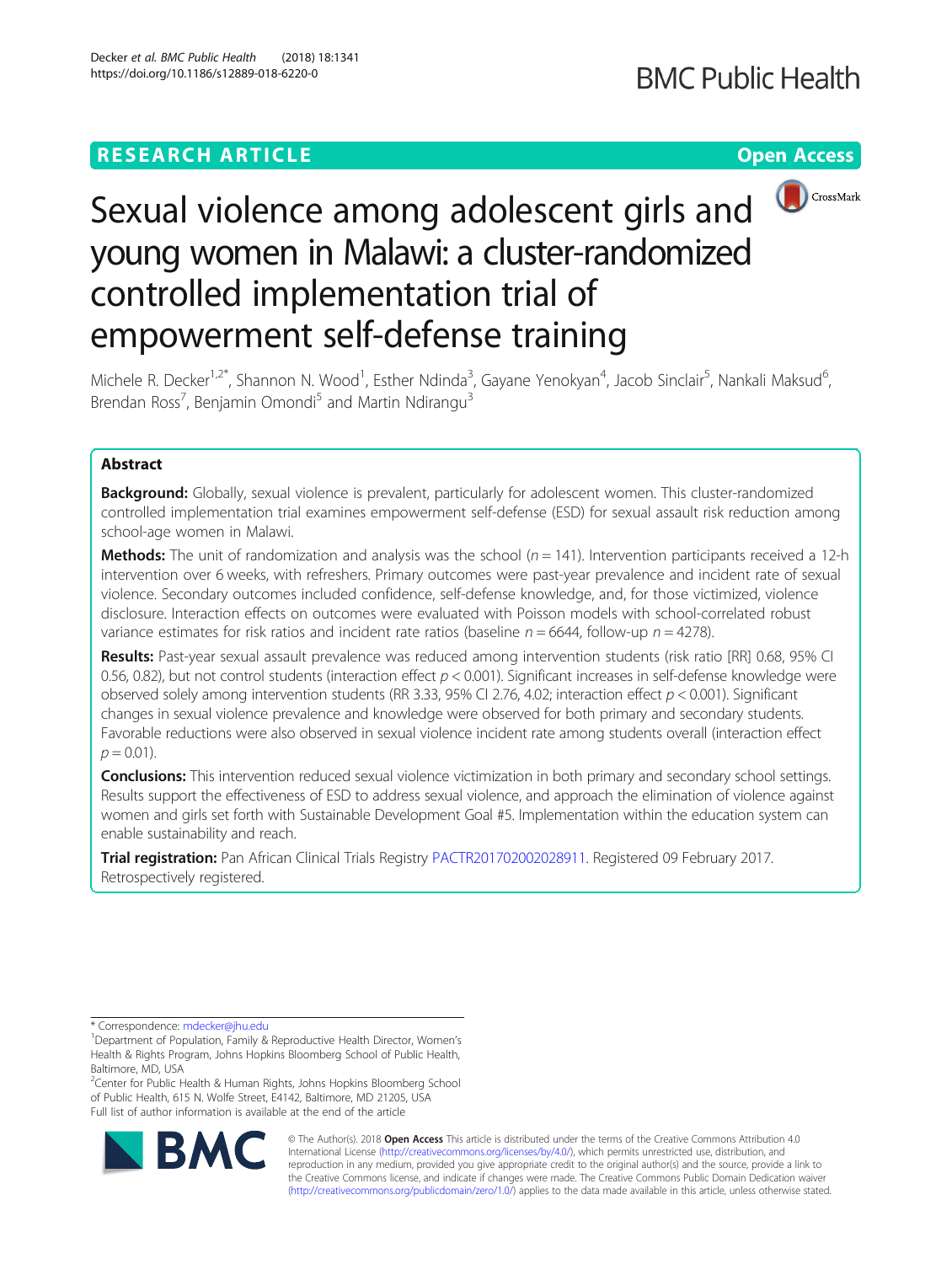#### Background

Gender-based violence (GBV), i.e., violence perpetrated based on sex or gender identity [\[1](#page-10-0)], has been recognized as a public health and human rights issue since 1993 [\[2](#page-10-0)]. Globally, an estimated one in three women experiences physical or sexual violence [[3\]](#page-10-0). Physical, sexual and mental health morbidities resulting from gender-based violence are well-characterized [\[4,](#page-10-0) [5](#page-10-0)] and include unintended pregnancy and sexually transmitted infection including HIV. Adolescents are at high risk for GBV [\[6](#page-10-0)]; accordingly, research priorities for adolescent sexual and reproductive health in low and middle-income countries (LMICs) highlight GBV prevention [\[7](#page-10-0)]. Adolescents' young age and relative inexperience can constrain their relationship power and incur risk, particularly with older partners [[8](#page-10-0)–[11](#page-10-0)]. Violence can set young women on a trajectory for future violence [[12](#page-11-0), [13\]](#page-11-0) and sexual risk behavior [[14\]](#page-11-0).

Malawi is a critical setting for preventing and responding to GBV, particularly sexual violence against young women, for whom the prevention evidence lags behind. Recent national data from Malawi reveal that an estimated one in five (21.8%) young adult women experienced sexual abuse prior to age 18, primarily perpetrated by boyfriends, classmates and acquaintances [[15\]](#page-11-0). Other nationally representative data estimate that one in four (25%) sexually experienced women ages 15– 19 characterize their sexual debut as forced, well above estimates pooled across all available data globally (15%) and within the region (21%) [[6\]](#page-10-0). For youth, gender-based power disparities can be exacerbated by age-based power disparities; for almost half of female childhood (< 18 years) sexual abuse victims, perpetrators were five or more years older [[15\]](#page-11-0). The health and development impact of sexual violence is profound. As in other settings, sexual violence against young women in Malawi is associated with poor outcomes across domains of sexual and reproductive health  $[16]$ , and mental health  $[16]$  $[16]$ . Victimization can also undermine school enrollment and progress [\[17](#page-11-0)], thus compromising women's future engagement in political, business and economic sectors.

These patterns play out against pervasive gender-based violence and stark gender disparities within the nation. An estimated 40% of ever-married women in Malawi have experienced intimate partner violence in their lifetimes, with past-year abuse affecting 30% [\[18](#page-11-0)]. National data also confirm the dominance of husbands in decision-making over household spending and access to health care [[18](#page-11-0)]. The 2014 Gender Inequality Index, which reflects gender inequalities in reproductive health, empowerment and economic activity, ranked Malawi at 140 out of 154 countries, largely reflecting maternal mortality and adolescent fertility indicators as well as gender-based educational disparities [\[19](#page-11-0)].

These structural-level factors and adolescents' experiences of sexual violence create an entrenched, mutually reinforcing cycle whereby tolerance of abuse, and structural gender inequalities perpetuate sexual violence. Simultaneously, sustained violence undermines gender equality through conveying the notion that young women are not valued, and by curtailing their engagement in education, employment and mobility based on safety concerns [[20,](#page-11-0) [21\]](#page-11-0).

Addressing sexual violence in Malawi and other endemic settings requires responding to structural forces, including social norms that tolerate sexual violence and expect silence and isolation in response, particularly for young women. Empowerment self-defense (ESD) is an interactive training experience that prepares participants for mental, verbal and physical self-defense through bolstering verbal and physical safety skills, and imparts the self-confidence to implement them. Safety promotion can reduce danger, and shift power away from potential abusers. Moreover, through preparation and practice, participants cultivate use of their voice and personal power in a striking contrast to social expectations of silence and compliance that enable continued violence perpetration with impunity. ESD provides active tools for resistance, thus responding to structural forces that disempower young women, blame them for victimization and undermine safety.

While a comprehensive approach to sexual violence prevention necessarily entails addressing perpetration, there remains a sustained need to assist women in resisting sexual violence, particularly in high-prevalence contexts such as Malawi. As leading scholars articulate, such risk reduction interventions can and must be implemented in a way that does not blame victims for their experiences, but rather strengthens resistance to victim-blaming for such experiences [\[22](#page-11-0)]. Recent reviews suggest ESD is a promising yet underutilized strategy for violence risk reduction, though discourse and evaluation to date has primarily focused on college and university campuses, predominantly in higher income contexts [[22](#page-11-0), [23\]](#page-11-0). In college and university settings, sexual violence interventions that incorporate self-defense have been shown to reduce sexual assault [\[24](#page-11-0)] including both completed and attempted rape  $[25]$  $[25]$  $[25]$ . These reductions in violence may reflect the increases observed in both confidence in resisting sexual violence [\[24](#page-11-0), [26](#page-11-0)] and behavioral strategies for self-protection [\[26](#page-11-0)]. ESD has had limited uptake in LMIC settings; one notable exception is its implementation and evaluation in the densely populated urban communities of Nairobi, Kenya, where it was found to reduce sexual assault incidence among young women [[27](#page-11-0), [28](#page-11-0)], and also buffered against pregnancy-related school dropout, suggesting a cascade impact on health and well-being [\[29](#page-11-0)].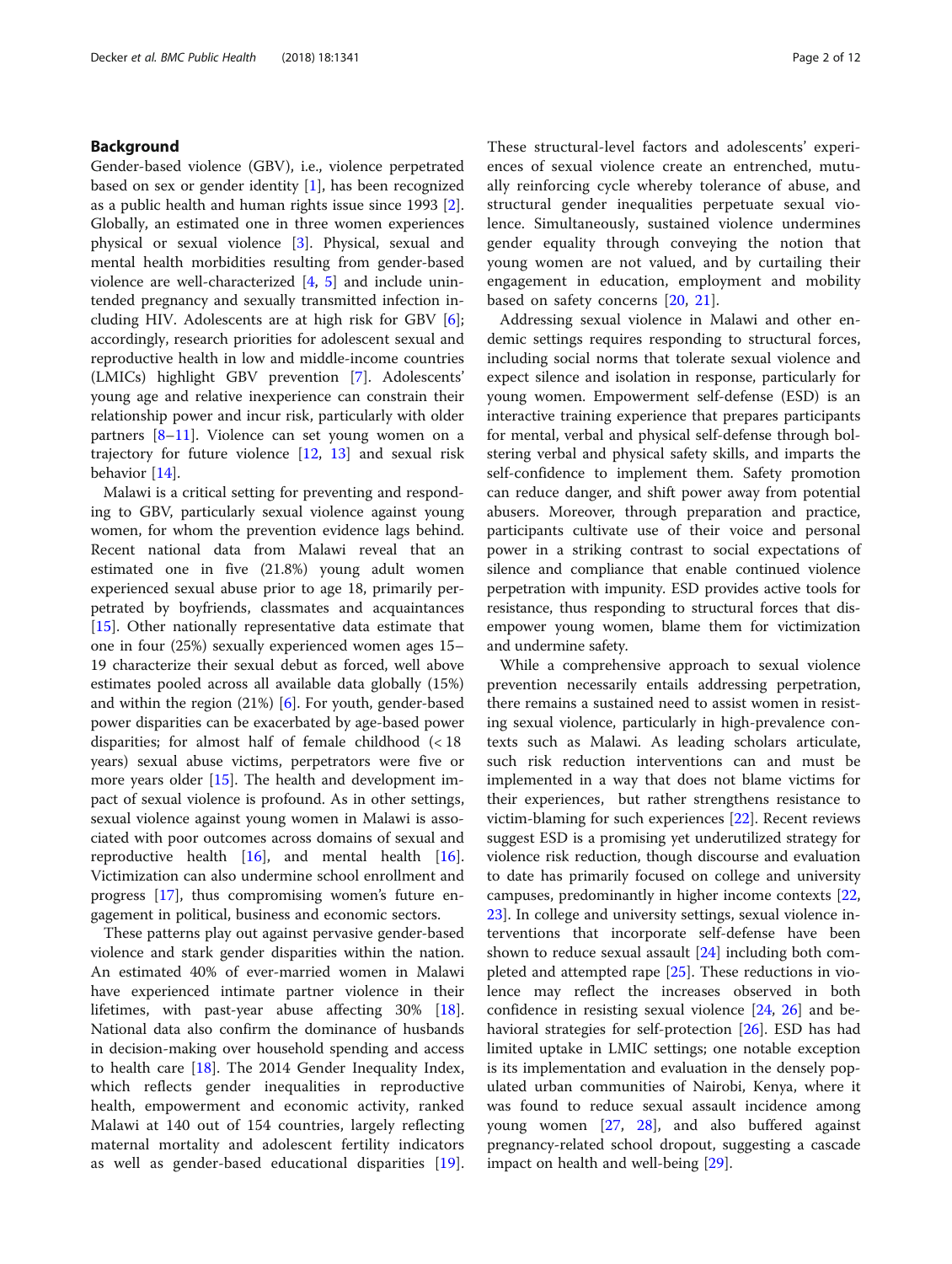This study sought to determine the effect of a standardized 6-week ESD program (IMPower) on sexual violence outcomes among primary and secondary school girls in three distinct districts of Malawi, relative to a control condition who received life-skills training. We also explore impact on proximal outcomes including self-defense knowledge, and confidence/ self-efficacy, and disclosure of violence. This cluster-randomized implementation trial was conducted in the context of the expansion of IMpower into Malawi schools through the UNICEF Safe Schools Initiative. It extends the limited knowledge base on ESD in LMICs, and explores its value in more diffuse and heterogeneous settings.

#### Methods

#### Setting, recruitment and data collection

This study was implemented in the Malawi districts of Lilongwe, Dedza, and Salima, selected for heterogeneity and based on designation as priority, high-need settings for UNICEF's Safe Schools Program. Lilongwe, the capital, is the most urbanized site. Dedza lies south of Lilongwe, in the mountains on the Mozambique border. Salima is located on the lake. Within districts, primary and secondary schools were selected for stratified randomization from a full listing of schools participating in UNICEF's Safe Schools program by UNICEF's field assessment team.

Within each selected school, research staff drew a simple random sample of students for activity participation (intervention or control) with the goal of a 20:1 student to instructor ratio. Based on instructor capacity in Lilongwe and Dedza, approximately 60 female students were selected for activity participation per school; in Salima where more staff were available, approximately 100 female students were selected per school. In most settings, participating classes included primary school classes 5, 6, 7, 8 and secondary school forms 1, 2, 3, 4. In Salima, Class 8 was not included in the selection pool based on retention concerns as many Class 8 students graduate. Sessions took place after school and were split as necessary for larger groups. Students within participating schools were blinded to intervention or control status. Within schools, simple random sampling was achieved by gathering participating school classes outside for circulation of an opaque plastic tin containing a pre-determined mix of beads specific to the size of each school. Students each selected a single bead; bead color red indicated random selection into the activities (intervention or control) underway at their school. In several schools, administrator concerns emerged regarding the use of red beads for random selection, and black instructor uniforms, which led to color modification for these procedures.

#### Study population and retention

Baseline data was collected from February to June 2015 (See Fig. [1](#page-3-0)). Sample size was determined on the basis of implementation capacity. Follow-up data collection occurred from November 2015–May 2016. Follow-up data collection was not attempted in ten schools (5 Lilongwe, 4 Dedza, 1 Salima) based on the aforementioned administrator concerns; additionally students in Class 8 and Form 4 were not followed after completing school examinations; yielding an effective baseline sample of 6644 students. Follow-up data was obtained for 3311 primary school students and 967 secondary school students (total  $n = 4278$ ).

#### IMPower intervention activities

IMPower consists of weekly, 2-h sessions for 6 weeks for a total of 12 h of interactive, empowerment self-defense training. Because physical interventions can escalate situations of potential violence, IMPower emphasizes early recognition of boundary testing, negotiation, diffusion and distraction tactics, and verbal assertiveness over physical self-defense, with the guidance that physical tactics should only be used if they are the last and best option. IMpower teaches boundary recognition and boundary setting (e.g., name harmful behaviors, warn about consequences), negotiation and diffusion tactics, verbal assertiveness (e.g., yell if threatened), and physical defense skills, with the self-efficacy to implement these skills. The physical skills comprise closed target skills, weapons and targets. After the six weeks, two-hour refresher courses are performed every 3–6 months. IMPower was developed by No Means No Worldwide (NMNW), a US-based NGO. An extensive formative phase was conducted to adapt IMPower for the Malawi context. Following community sensitization and structured discussions with key stakeholders, program adaptations included an emphasis on verbal and negotiation skills, with clarification that a physical response, including physical self-defense, is a last resort in a situation of danger. IMPower instructors are carefully selected with preference for experience with youth and on issues of GBV, and capacity for teaching and community organizing. All instructors attend a 3-week, 126-h intensive training in Lilongwe. After certification, instructors are deployed, most often to their home districts, for a 6-month period of co-teaching with an experienced instructor, followed by independent teaching.

#### Control condition activities

Students randomized to the control condition received the standard of care for youth in schools, specifically the Lifeskills program. This standard 2-h Malawian school program covers adolescent health topics including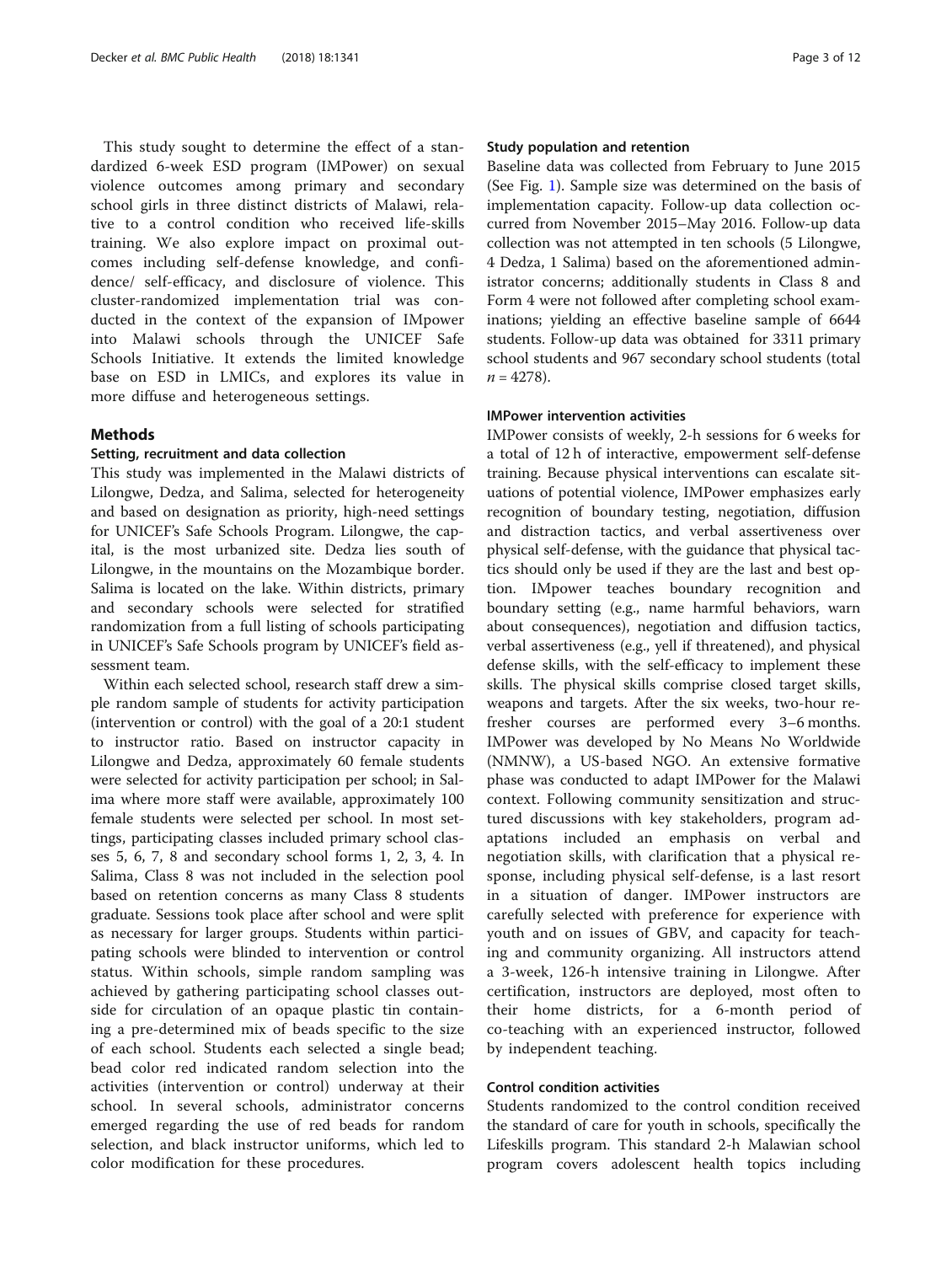<span id="page-3-0"></span>

puberty, menstruation, hygiene, sex education, STIs/ HIV, and pregnancy prevention. These students also received two-hour refresher classes at 3–6 months also focused on puberty and hygiene at 10.5 months, prior to completing follow-up surveys.

#### Supporting sexual violence survivors: The SASA program

IMPower participants who disclosed sexual violence during the program were referred to the Sexual Assault Survivors Anonymous (SASA) support program. This voluntary program offers weekly meetings with the goal of healing. From the IMPower program, 56 students in Lilongwe, 46 in Dedza, and 70 in Salima, were voluntarily linked to SASA support services.

#### Randomization

The unit of randomization was the school, to minimize risk of contamination given the intensity of the IMPower intervention. Within district, primary and secondary schools were grouped into blocks based on approximate size, and randomized within block to intervention or control conditions using SPSS (allocation ratio 1:1). Participants were assigned to intervention or control condition based on school. For logistical purposes regarding planning program duration, school administrators were aware of assignment to intervention condition prior to study implementation. While every effort was made to blind students and teachers to intervention arm, intervention status could have been inadvertently been revealed to teachers or students.

#### Data collection procedures

Informed consent followed UNICEF guidelines. Teacher consent was undergone during the formative phase to allow classroom participation of students. Written consent was obtained from parents and students prior to participation in the program and evaluation research.

Data collection procedures were designed to maximize confidentiality, in accordance with best practices for violence-related research [\[30](#page-11-0)]. No names or identifiers were collected. Participants self-administered baseline and follow-up surveys, aided by two instructors present in each class: one for reading the measures aloud and the other for monitoring the class to ensure confidentiality. Each question and answer choice was read aloud to the entire class in both English and Chichewa. Instructors from the local district were present to ensure that the district-specific dialect of Chichewa was used for survey administration, as terms vary by district. The students were given the opportunity to ask questions before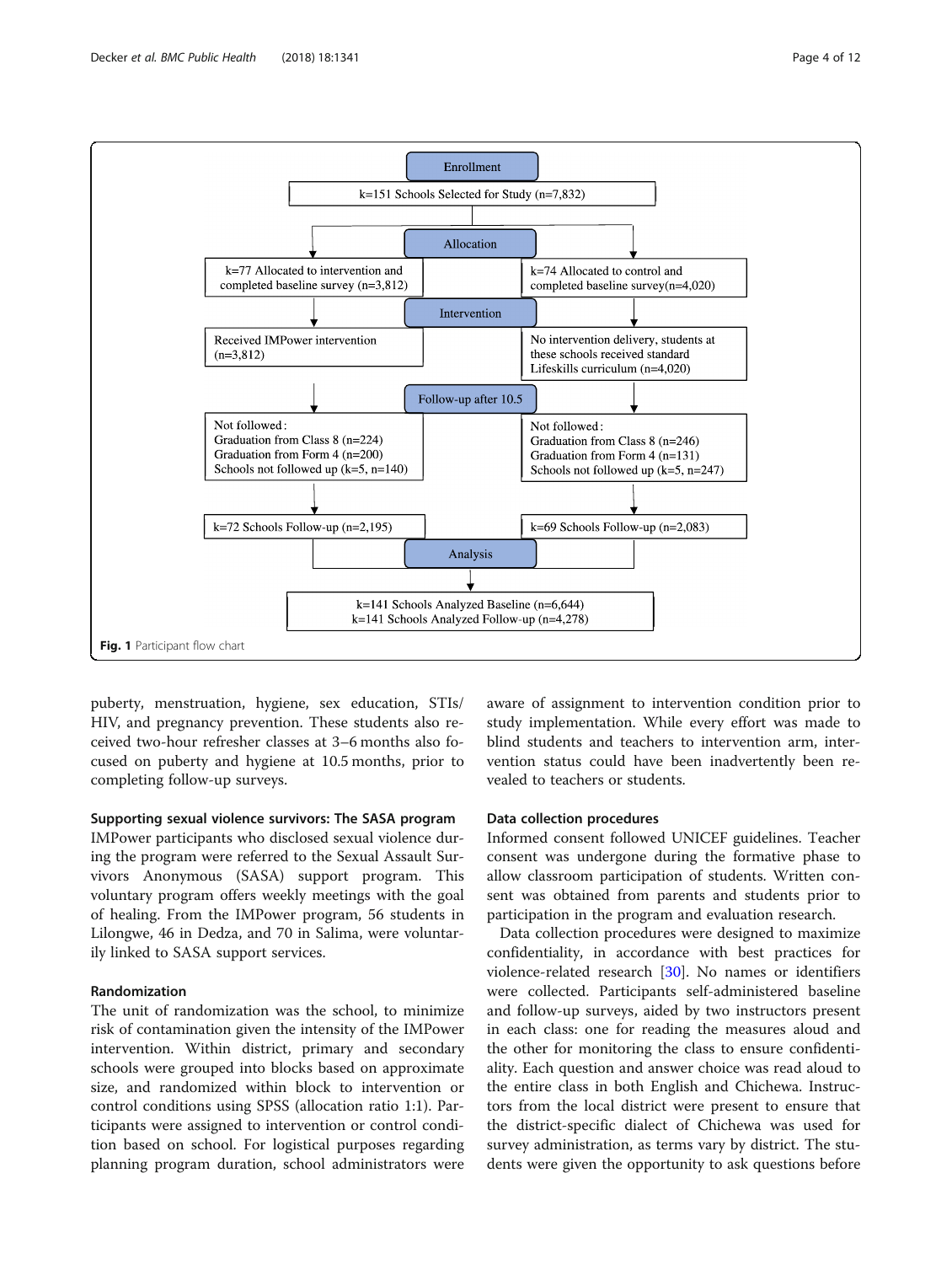selecting their own answer choice. To minimize deductive disclosure related to speed of survey completion, a response was required for each question, including "never had sex" or "never experienced sexual violence." To maximize confidentiality, following survey completion, participants deposited their survey in a locked ballot box [[31\]](#page-11-0) to be taken directly to the research office, thus limiting the risk of instructors or data collectors inadvertently viewing responses. Students in both study arms had the option to self-refer to study staff and/or teachers for violence-related support and connection to local services.

#### Measures

All measures were self-reported. They were adapted from prior evaluations of the IMPower program in Kenya [[27,](#page-11-0) [28,](#page-11-0) [32\]](#page-11-0) for comparability, and piloted in Malawian primary and secondary schools and with Chichewa-speaking instructor groups for feasibility and acceptability. Survey instruments were designed to maximize efficiency and feasibility for this demonstration study, as well as confidentiality. Primary outcomes were past year prevalence and past year incident rate of forced sex; for comparability with past evaluations. The forced sex outcome was assessed with a single item used for Kenya-based evaluations of IMPower [\[27,](#page-11-0) [28](#page-11-0), [32](#page-11-0)], specifically, "Since you took the No Means No survey or in the past one year, have you ever been forced against your will to have sex (penetration of your vagina, anus or mouth with a man's penis or another object)?" with a follow-up question "If so, how many times?". Schoollevel prevalence reflects the total number of participants who reported any forced sex over the referent period, divided by the total number of participants in the school. Incident rate was computed as mean number of forced sexual incidents per person-time within school, converted to adjust for time frame differences between the baseline (12 months) and follow-up period (10.5 months). Prevalence and disclosure outcomes are presented as proportions for interpretability; statistical inferences were robust in sensitivity analysis with time-adjusted estimates (data not shown).

Intermediate outcomes were confidence, knowledge, and sexual violence disclosure. Confidence measures were developed specifically for IMPower, specifically, "If I am attacked by a bigger man I feel confident that I can defend myself" and "Is it okay to use force and even injure anyone who is known to me if he is forcing me to have sex and will not listen to me (e.g., brother, boyfriend, father, cousin)?" Knowledge pertained to the self-defense skills taught, specifically: "If I am grabbed by an attacker what should I use to free myself?" and "The main aim of self-defense is to?" Both confidence and knowledge were then transformed into scores—if students answered both questions correctly, they were considered to have "complete" knowledge or "high" confidence, respectively, with those answering only one or zero serving as the referent group. Disclosure of sexual violence was measured among girls who had experienced violence in the past year/since the baseline survey from the question "Did you tell anyone about it?" and analyzed dichotomously. Participants with past-year forced sex were asked to indicate perpetrator(s), which were aggregated into the following groups: boyfriend, friend, relative (including stepfather/father and brother), neighbor, known adult (comprising teacher, pastor, police, doctor, and imam), stranger (including gangster), and other perpetrator. Formative research documented presence of Chinamwali, a Malawian rite of passage that can include forced sex, undergone by adolescent girls at the start of puberty. Chinamwali experiences were assessed via "In some communities in Malawi girls attend/undergo chinamwali. Have you gone through chinamwali?" These items were the only measures unique to Malawi.

#### Analysis

Data were entered by a single individual and independently reviewed for accuracy by a second individual. The unit of analysis is the school level. We attempted anonymous matching of baseline and follow-up surveys for individual-level statistical analysis; participants self-created an identification code based on responses to questions for which only they would know the answer. The elements of the self-created identification codes proved suboptimal; for example, participants had limited knowledge regarding month and year of birth, and matching across time periods was poor. Individual-level baseline characteristics of participants by school type and intervention arm were compared using chi-squared statistics. Subsequent matching analyses and comparisons across time points were all done at the school-level given the suboptimal matching of individual-level data.

To support aggregate analysis at the school level, baseline and follow-up data points were collapsed at the school level to obtain means and counts. The primary and intermediate endpoints included past-year sexual violence prevalence, past-year sexual violence incident rate (primary), disclosure of abuse, self-defense knowledge, and confidence (intermediate). Poisson regression with cluster-correlated robust variance estimates was used to estimate either risk ratios or incident rate ratios per student-month comparing intervention arms by time point. The model included arm, time point (baseline vs. endline), and time-arm interaction to test within-arm baseline to endline relative change. School size (or a product of school size by time period) was used as an offset term in the Poisson regression to constrain the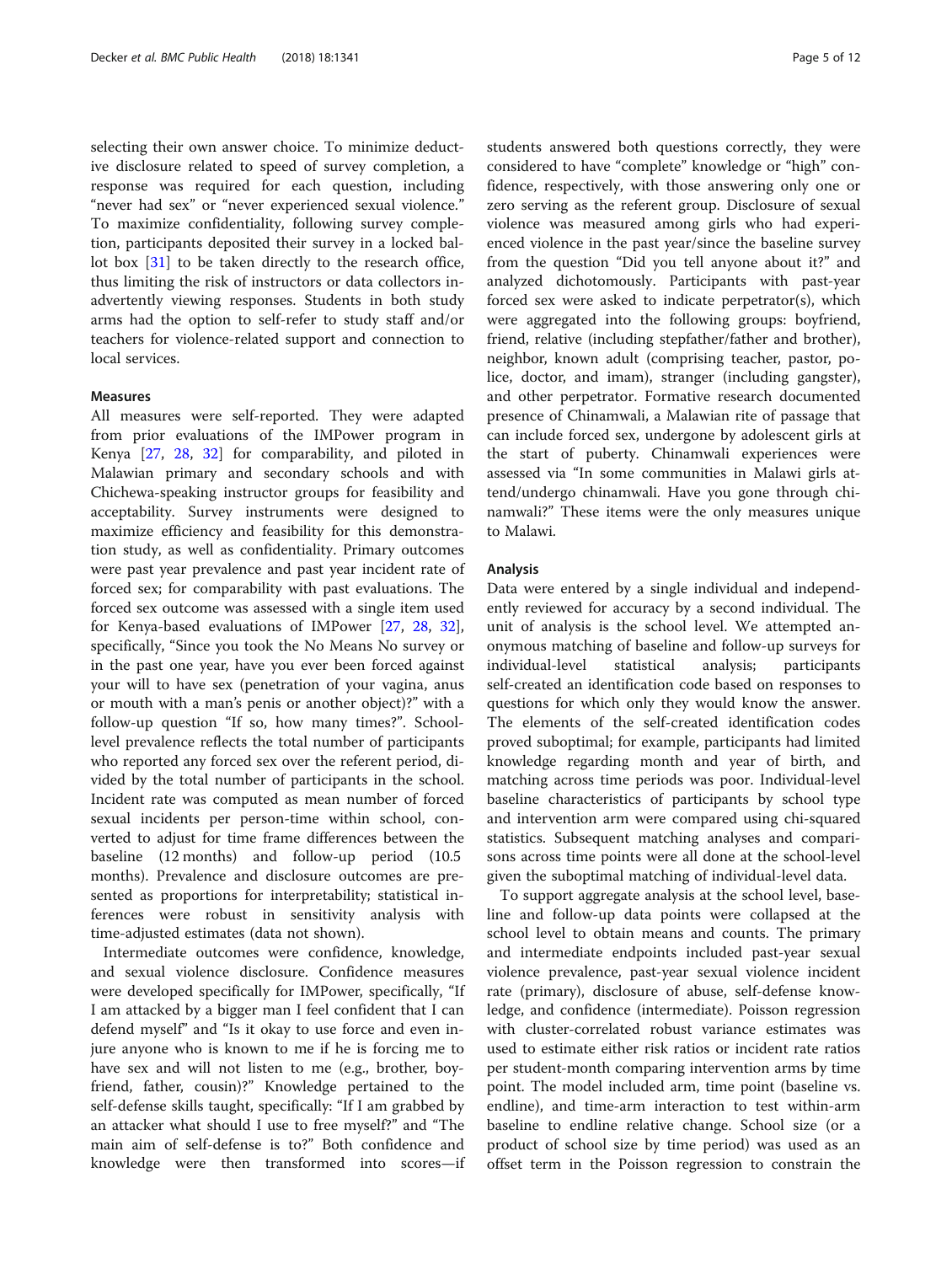coefficient to one and use it as the denominator for the risk and rates. Results were subsequently stratified by type of school (primary/secondary) and district. Additionally, perpetrator groups were compared between baseline and follow-up; p-values were estimated using generalized linear models with binomial distribution and logit link and school-correlated variance, using each type of perpetrator as the outcome. The sample size fluctuates slightly to accommodate small amounts of missing data. All statistical analyses were conducted in STATA 14 (STATCORP. College Station, TX).

All procedures were approved by the Malawi National Commission for Science and Technology (Ref. No. NCST/RTT/2/6). Johns Hopkins conducted post-hoc evaluation analysis with support from UNICEF, and received a non-human subject IRB determination given the anonymous nature of data. This trial was registered with Pan African Clinical Trials Registry (PACTR 201702002028911) in February 2017; trial registry did not occur in advance of participant enrollment due to ambiguity on eligibility for trial registry given the applied (rather than clinical) nature of the study. Resource constraints prevented data collection on the pregnancy-related school dropouts initially proposed within the protocol as well as implementation of the companion programming for young men; thus the current analysis reports solely on sexual assault outcomes. The intervention promotes boundary setting through voice and action, with physical self-defense as a last resort. There are possible harms that could result from self-defense, including injury. No adverse events have been reported in past trials [\[27](#page-11-0), [32\]](#page-11-0) of this intervention. For this implementation trial, study staff were directed to immediately report any adverse events to the Ujamaa office; no adverse events were detected.

#### Results

#### Individual baseline characteristics

Table 1 disaggregates responses of the 5199 the primary school and 1445 secondary school students at baseline by intervention status and school type. Mean age of

|                         | Primary School                       |                                 |                              | Secondary School                    |                                |                              |
|-------------------------|--------------------------------------|---------------------------------|------------------------------|-------------------------------------|--------------------------------|------------------------------|
|                         | Intervention<br>$(n = 2491)$<br>n(%) | Control<br>$(n = 2708)$<br>n(%) | Overall $(n = 5199)$<br>n(%) | Intervention<br>$(n = 757)$<br>n(%) | Control<br>$(n = 688)$<br>n(%) | Overall $(n = 1445)$<br>n(%) |
| District                |                                      |                                 |                              |                                     |                                |                              |
| Lilongwe                | 702 (28.2)                           | 569 (21.0)                      | $1271(24.5)^{*}$             | 495 (65.4)                          | 497 (72.2)                     | 992 $(68.7)^{*}$             |
| Dedza                   | 484 (19.4)                           | 654 (24.2)                      | 1138 (21.9)                  | 50(6.6)                             | 59 (8.6)                       | 109(7.5)                     |
| Salima                  | 1305 (52.4)                          | 1485 (54.8)                     | 2790 (53.7)                  | 212 (28.0)                          | 132 (19.2)                     | 344 (23.8)                   |
| School Class            |                                      |                                 |                              |                                     |                                |                              |
| Class 5                 | 929 (37.7)                           | 1123 (41.8)                     | 2052 (39.8)*                 |                                     |                                |                              |
| Class 6                 | 819 (33.2)                           | 849 (31.6)                      | 1668 (32.4)                  |                                     |                                |                              |
| Class 7                 | 718 (29.1)                           | 712 (26.5)                      | 1430 (27.8)                  |                                     |                                |                              |
| Form 1                  |                                      |                                 | $\overline{\phantom{0}}$     | 286 (37.8)                          | 242 (35.5)                     | 528 (36.7)                   |
| Form 2                  |                                      |                                 |                              | 225 (29.7)                          | 204 (30.0)                     | 429 (29.9)                   |
| Form 3                  |                                      |                                 |                              | 245 (32.4)                          | 235 (34.5)                     | 480 (33.4)                   |
| Chinamwali              |                                      |                                 |                              |                                     |                                |                              |
| Underwent               | 721 (29.3)                           | 1022 (38.0)                     | 1743 (33.8) <sup>*</sup>     | 240 (32.5)                          | 219(32.1)                      | 459 (32.3)                   |
| Did not undergo         | 1742 (70.7)                          | 1667 (62.0)                     | 3409 (66.2)                  | 499 (67.5)                          | 464 (67.9)                     | 963 (67.7)                   |
| Ever forced to have sex |                                      |                                 |                              |                                     |                                |                              |
| Yes                     | 407 (16.4)                           | 403 (14.9)                      | 810 (15.6)                   | 220 (29.3)                          | 154 (22.4)                     | 374 (26.0) <sup>*</sup>      |
| No                      | 2082 (83.7)                          | 2304 (85.1)                     | 4386 (84.4)                  | 531 (70.7)                          | 534 (77.6)                     | 1065 (74.0)                  |
| Past year forced sex    |                                      |                                 |                              |                                     |                                |                              |
| None                    | 2164 (90.3)                          | 2375 (90.6)                     | 4539 (90.4)                  | 584 (80.9)                          | 550 (82.8)                     | 1134 (81.8)                  |
| 1 time                  | 120(5.0)                             | 112(4.3)                        | 232 (4.6)                    | 53 (7.3)                            | 41(6.2)                        | 94 (6.8)                     |
| 2 times                 | 47 (2.0)                             | 56 $(2.1)$                      | 103(2.1)                     | 35 (4.9)                            | 43 (6.5)                       | 78 (5.6)                     |
| 3 times                 | **                                   | $***$                           | $***$                        | 23(3.2)                             | 15(2.3)                        | 38 (2.7)                     |
| 4+ times                | **                                   | 52(2.0)                         | $**$                         | 27(3.7)                             | 15(2.3)                        | 42 (3.0)                     |

Table 1 Baseline Characteristics by Intervention Group<sup>§</sup>

§ Sample size fluctuates slightly to accommodate small amounts of missing data,  $*\chi^2$  test significant at the 0.05 level,  $**$ cell with < 2% suppressed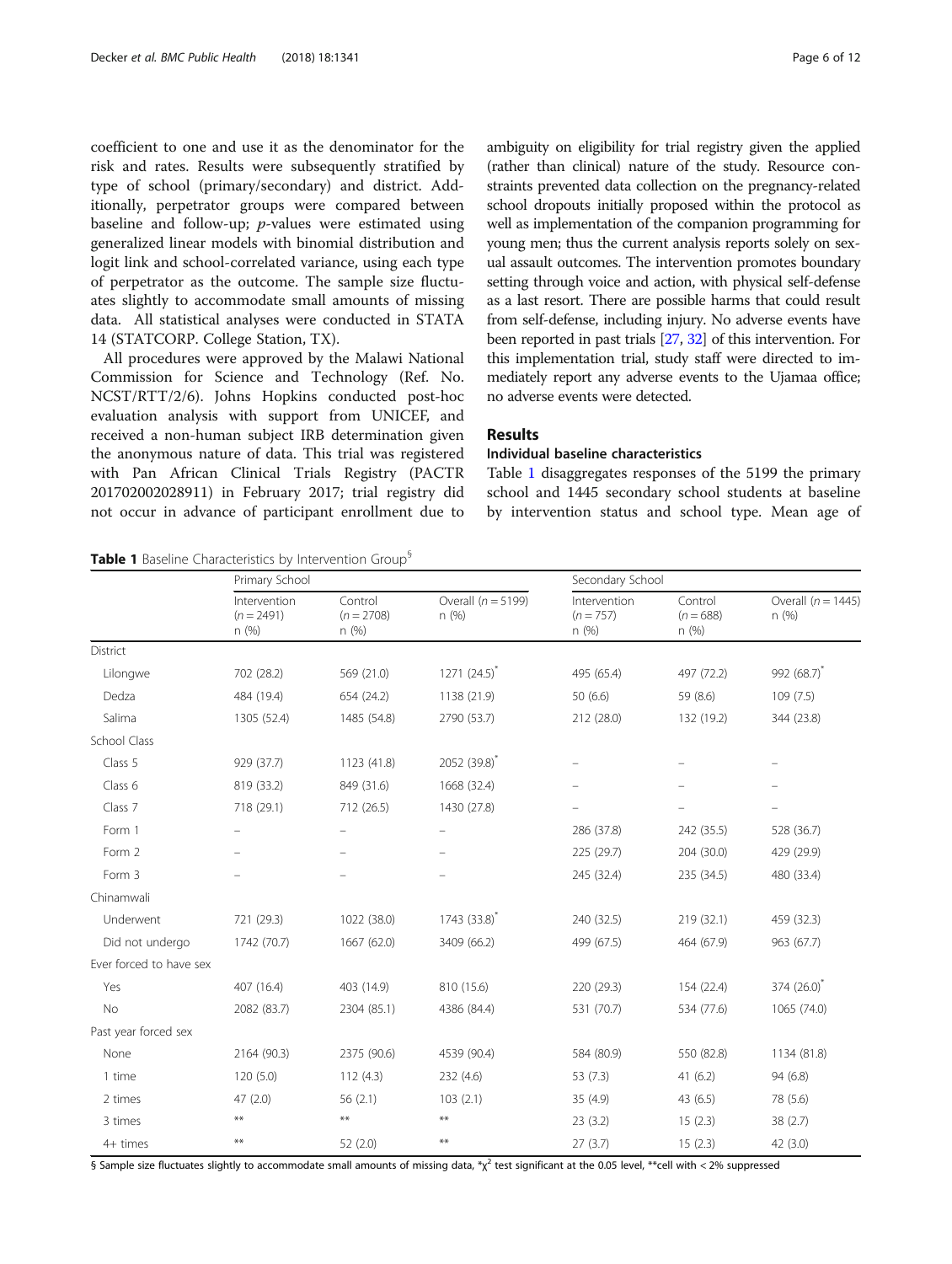primary school students was 15.28 (SD = 2.06) and mean age of secondary school students was 19.55 (SD = 2.70). Salima district comprised approximately 50% of primary school students, whereas approximately 70% of secondary school students were from Lilongwe. Sixteen percent of primary school girls and 26% of secondary school girls had ever been forced to have sex. Prevalence of previous year forced sex was slightly lower than ever forced, with 10% of primary school girls and 18% of secondary school girls reporting forced sex victimization in the past year. Of girls who reported forced sex experiences at baseline, 49% of primary school girls reported only one incident within the past year, whereas 63% of secondary school girls reported multiple incidents.

#### Primary outcomes

Across all students, baseline past-year sexual violence was prevalent in both intervention (15.2%) and control arms (13.8%; Table [2](#page-7-0)). By follow-up, prevalence in the intervention arm dropped to 9.2%(Risk Ratio(RR) $_{\text{Interven-}}$  $_{\text{tion}}$  0.59 [95% CI 0.49–0.72]), while control arm prevalence remained approximately steady at 14.5%  $(RR_{Control}1.04[0.86-1.26])$ ; interaction effect p-value < 0.001. Overall incident rates followed a similar trend; they were comparable at baseline (19.6 per 1000 student-months vs. 19.3 control arm), decreased significantly by follow-up in the intervention arm (16.3; Rate Ratio<sub>Intervention</sub> =  $0.82$  [0.67–1.00]), and increased in the control arm (24.0; Rate Ratio<sub>Control</sub> =  $1.22[0.95-1.57]$ . The overall interaction effect favored the intervention arm  $(p$ -value = 0.01).

#### Secondary outcomes

Substantial differences in baseline self-defense confidence were seen across intervention and control groups (full confidence 41.2% vs. 26.2%,  $p < 0.001$ ). Modest increases in confidence were observed for both intervention  $(RR = 1.33 [1.17 - 1.50])$  and control  $(RR = 1.33 [1.17 - 1.50])$ 1.26[1.06–1.49]) groups; the interaction effect was not significant ( $p = 0.63$ ). While baseline self-defense knowledge was slightly higher for the intervention than control group (full knowledge 15.0% vs. 7.0%,  $p < 0.001$ ), knowledge increased three-fold in the intervention group by follow-up( $RR_{\text{intervention}} = 3.33[2.76-4.02]$ ), with no significant difference was observed in the control arm  $(RR_{control} = 1.27[0.95-1.70]$ ; interaction effect  $p$ -value < 0.001. Among those who experienced sexual violence in the past year, violence disclosure increased in both intervention and control groups (Intervention 73.0% vs 83.7%;  $RR_{\text{Intervention}} = 1.14$  [1.04–1.26],  $p =$ 0.007; Control 68.2% vs. 74.8%;  $RR_{Control} = 1.10$  [1.01– 1.19],  $p = 0.02$ ; resulting in an insignificant interaction effect ( $p = 0.50$ ).

Stratification by primary vs. secondary school and district In primary schools, past-year sexual violence prevalence decreased significantly in the intervention arm (baseline 13.0% vs. follow-up 7.5%; RR<sub>Intervention</sub> 0.58 [95% CI 0.45–0.74]), and remained steady in the control arm  $(12.1\% \text{ vs. } 11.8\%; RR_{\text{Control}} 0.97 [95\% \text{ CI } 0.78-1.20]); \text{ inter-}$ vention effect  $p$ -value = 0.002. In primary schools, differences in sexual violence incident rates were not statistically significant, but in the direction of a decrease in the intervention arm and an increase in the control arm (Rate Ratio<sub>Intervention</sub> =  $0.88[0.71-1.11]$ ; Rate Ratio<sub>Con-</sub>  $_{\text{trol}}$  = 1.20[0.88–1.62]; overall interaction effect p-value = 0.12. Significant interaction effects were observed for self-defense knowledge ( $p < 0.001$ ), while confidence and disclosure increased for both intervention and control arms with nonsignificant intervention interaction effects.

In secondary schools, where past-year sexual violence was most prevalent at baseline (22.7% intervention, 20.1% control), prevalence similarly decreased significantly in the intervention arm  $(RR<sub>intervention</sub> = 0.70[0.54-0.91])$  and remained unchanged in the control arm  $(RR_{\text{control}} =$ 1.13[0.78–1.67]); intervention effect p-value = 0.04). Differences in sexual violence incident rates were not statistically significant, though trended towards a reduction in intervention schools and an increase in control schools (Rate Ratio<sub>Intervention</sub> =  $0.82[0.56-1.19]$ ; Rate Ratio<sub>Control</sub> = 1.23[0.78–1.94]; overall interaction effect p-value = 0.18. Similar to primary schools, an interaction effect was observed for self-defense knowledge  $(p = 0.02)$ , whereas confidence and disclosure increased for both arms with nonsignificant intervention interaction effects.

In district-stratified analysis (data not shown), significant interaction effects ( $p < 0.05$ ) were observed for sexual violence prevalence in Lilongwe and Salima districts. In Dedza, intervention impact was concentrated among secondary students (interaction effect  $p = 0.03$ ). The lack of significant effect observed for primary students in Dedza may reflect statistical power issues stemming from the low baseline prevalence of sexual violence among Dedza primary students (8.3% intervention arm; 11.5% control arm), coupled with their somewhat smaller overall sample size.

#### Perpetrator mix

Overall, across intervention arms, time periods, and school levels, most sexual violence perpetrators were known to victims (Table [3\)](#page-8-0). Boyfriends were the most common perpetrators for primary (34.5–45.4%) and secondary students (41.0–68.6%) across both intervention and control groups, followed by relatives, friends and neighbors. Only 9–15% of primary students affected by violence indicated strangers as perpetrators; < 1–9.5% among secondary students. Amongst the intervention group, the proportion of sexual assaults perpetrated by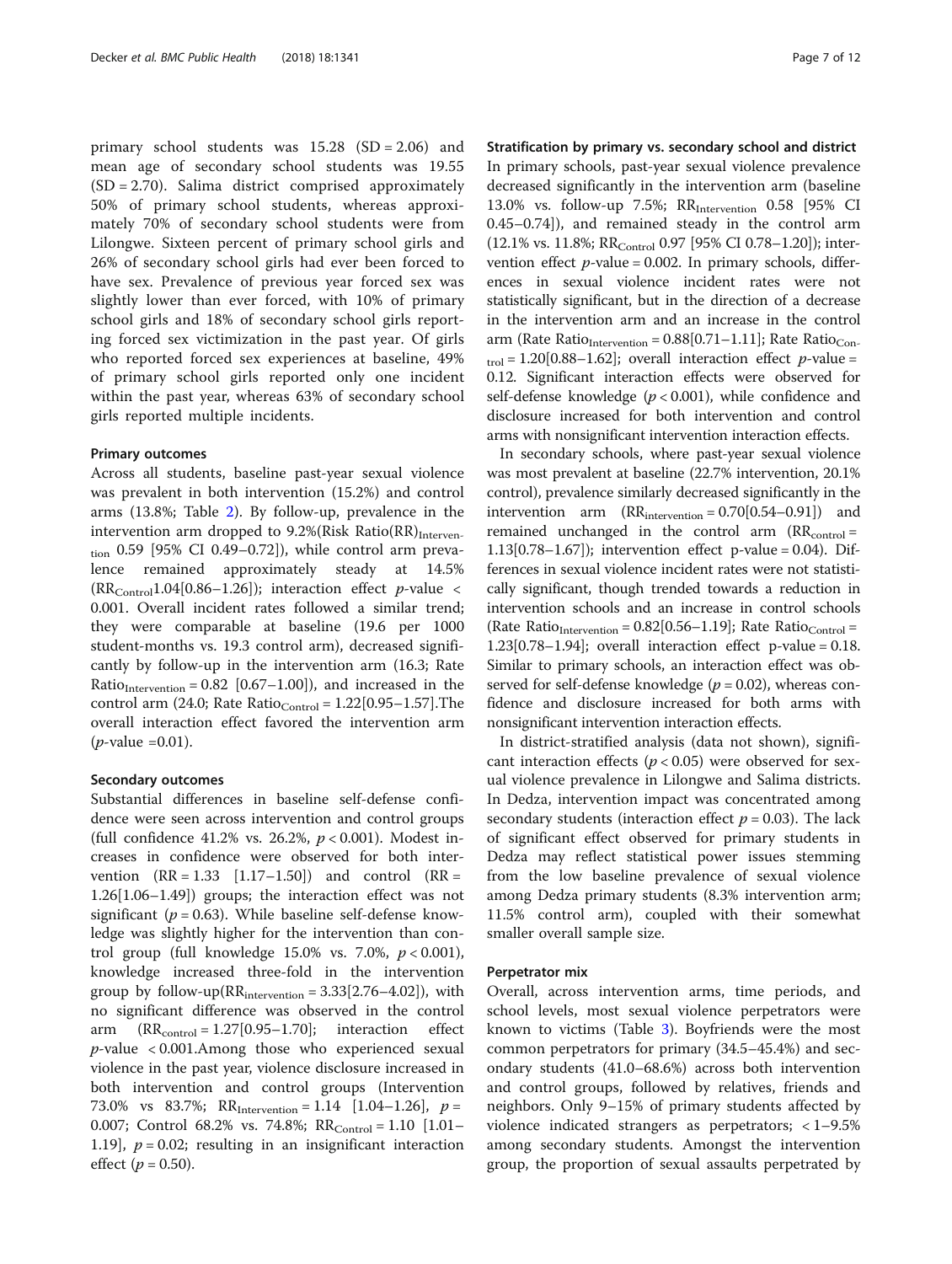<span id="page-7-0"></span>

| Table 2 Primary and secondary outcomes across intervention and control arms and intervention effects on changes from baseline to follow-up                                                                                                                          | Baseline                      |                                |                         | Follow-up                     |                             |                         | Difference Baseline to Follow-up           |                 |                                              |                      | Intervention Effect     |
|---------------------------------------------------------------------------------------------------------------------------------------------------------------------------------------------------------------------------------------------------------------------|-------------------------------|--------------------------------|-------------------------|-------------------------------|-----------------------------|-------------------------|--------------------------------------------|-----------------|----------------------------------------------|----------------------|-------------------------|
|                                                                                                                                                                                                                                                                     | Intervention                  | Control                        |                         | Intervention                  | Control                     |                         | Intervention                               |                 | Control                                      |                      |                         |
|                                                                                                                                                                                                                                                                     | (rate) (95% Cl)<br>% (95% CI) |                                | $p$ -value <sup>a</sup> | % (95% CI)<br>(rate) (95% Cl) |                             | $p$ -value <sup>a</sup> | $(95%$ CI)<br>$\underset{\text{R}}{\cong}$ | $p$ -value $^b$ | $(95%$ Cl)<br>$\underset{\text{R}}{\approx}$ | p-value <sup>b</sup> | $p$ -value <sup>c</sup> |
| Primary outcomes<br>All Schools                                                                                                                                                                                                                                     |                               |                                |                         |                               |                             |                         |                                            |                 |                                              |                      |                         |
| Past year sexual violence<br>prevalence                                                                                                                                                                                                                             | $(12.8 - 18.1)$<br>15.2%      | 6.3)<br>13.8%<br>$(11.6 - 1)$  | 0.41                    | $(7.7 - 11.0)$<br>9.2%        | $(12.0 - 17.6)$<br>14.5%    | 0.001                   | $(0.49 - 0.72)$<br>0.59                    | 0.001           | $(0.86 - 1.26)$<br>1.04                      | 0.70                 | 0.001                   |
| School incident rate <sup>d</sup>                                                                                                                                                                                                                                   | $(16.1 - 23.9)$<br>(19.6)     | $(15.7 - 23.8)$<br>(19.3)      | 0.92                    | $(16.3)$<br>$(13.3 - 20.0)$   | $(19.5 - 29.4)$<br>$(24.0)$ | $\overline{5}$          | $(0.67 - 1.00)$<br>0.82                    | 0.05            | $1.22$<br>(0.95-1.57)                        | 0.12                 | $\overline{0}$          |
| Intermediate outcomes                                                                                                                                                                                                                                               |                               |                                |                         |                               |                             |                         |                                            |                 |                                              |                      |                         |
| High confidence                                                                                                                                                                                                                                                     | $(35.7 - 47.6)$<br>41.2%      | $(22.8 - 30.2)$<br>26.2%       | 0.001                   | $(50.1 - 60.3)$<br>55.0%      | $(28.9 - 38.2)$<br>33.2%    | 0.001                   | $(1.17 - 1.50)$<br>1.33                    | 0.001           | $\frac{1.26}{(1.06-1.49)}$                   | $\overline{5}$       | 0.63                    |
| Correct knowledge                                                                                                                                                                                                                                                   | $(12.0 - 18.8)$<br>15.0%      | $(5.3 - 9.2)$<br>7.0%          | 0.001                   | $(45.6 - 55.7)$<br>50.4%      | $(6.8 - 11.8)$<br>8.9%      | 0.001                   | $3.33$<br>(2.76–4.02)                      | 0.001           | $(0.95 - 1.70)$<br>1.27                      | $\overline{0.11}$    | 0.001                   |
| Sexual violence disclosure <sup>e</sup>                                                                                                                                                                                                                             | $(67.4 - 79.1)$<br>73.0%      | $(63.4 - 73.2)$<br>68.2%       | 0.21                    | $(78.4 - 89.3)$<br>83.7%      | $(70.8 - 79.1)$<br>74.8%    | $\overline{5}$          | $1.14$<br>(1.04-1.26)                      | 0.007           | $(1.10 - 1.19)$                              | 0.02                 | 0.50                    |
| Primary School                                                                                                                                                                                                                                                      |                               |                                |                         |                               |                             |                         |                                            |                 |                                              |                      |                         |
| Past year sexual violence prevalence                                                                                                                                                                                                                                | $(10.5 - 16.0)$<br>13.0%      | (4.1)<br>$(10.5 - 1)$<br>12.1% | 0.62                    | $(6.1 - 9.3)$<br>7.5%         | $(9.9 - 14.1)$<br>11.8%     | 0.001                   | $(0.45 - 0.74)$<br>0.58                    | 0.001           | $(0.78 - 1.20)$<br>0.97                      | 0.78                 | 0.002                   |
| School incident rate <sup>d</sup>                                                                                                                                                                                                                                   | $(12.3 - 19.0)$<br>(15.3)     | $(13.9 - 20.6)$<br>(16.9)      | 0.50                    | $(10.7 - 17.4)$<br>(13.6)     | $(16.2 - 25.4)$<br>$(20.2)$ | 0.02                    | $(0.71 - 1.11)$<br>0.88                    | 29.             | $(0.88 - 1.62)$<br>1.20                      | 0.25                 | 0.12                    |
| High confidence                                                                                                                                                                                                                                                     | $(31.4 - 43.8)$<br>37.1%      | $(19.9 - 27.8)$<br>23.5%       | 0.001                   | $(45.5 - 57.0)$<br>50.9%      | $(25.1 - 34.1)$<br>29.2%    | 0.001                   | $(1.18 - 1.59)$<br>1.37                    | 0.001           | $(1.00 - 1.54)$<br>1.24                      | 0.05                 | 0.46                    |
| Correct knowledge                                                                                                                                                                                                                                                   | $(8.9 - 15.1)$<br>11.6%       | $(3.9 - 7.2)$<br>5.3%          | 0.001                   | $(40.6 - 51.5)$<br>45.7%      | $(4.2 - 8.0)$<br>5.8%       | 0.001                   | $(3.15 - 5.00)$<br>3.97                    | 0.001           | $(0.72 - 1.65)$<br>1.09                      | 0.68                 | 0.001                   |
| Sexual violence disclosure <sup>e</sup>                                                                                                                                                                                                                             | $(67.2 - 81.6)$<br>74.0%      | $(64.6 - 73.8)$<br>69.1%       | 0.25                    | $(78.3 - 91.7)$<br>84.7%      | $(70.2 - 81.0)$<br>75.4%    | 0.03                    | $(1.01 - 1.28)$<br>1.14                    | 0.03            | $(1.00 - 1.19)$<br>0.09                      | 0.04                 | 0.58                    |
| Secondary School                                                                                                                                                                                                                                                    |                               |                                |                         |                               |                             |                         |                                            |                 |                                              |                      |                         |
| Past year sexual violence<br>prevalence                                                                                                                                                                                                                             | $(17.5 - 29.4)$<br>22.7%      | $(13.3 - 30.3)$<br>20.1%       | 0.62                    | $(11.6 - 19.8)$<br>15.1%      | $(16.5 - 32.4)$<br>23.1%    | 80.0                    | $(0.54 - 0.91)$<br>0.70                    | $\overline{0}$  | $1.13$<br>$(0.78 - 1.67)$                    | 0.51                 | 0.04                    |
| School incident rate <sup>d</sup>                                                                                                                                                                                                                                   | $(24.7 - 46.6)$<br>(33.9)     | $(17.7 - 46.9)$<br>(28.8)      | 0.59                    | $(18.8 - 36.5)$<br>(26.2)     | $(25.4 - 50.3)$<br>(35.8)   | 0.20                    | $(0.56 - 1.19)$<br>0.82                    | 0.29            | $(0.78 - 1.94)$<br>1.23                      | 0.38                 | 0.18                    |
| High confidence                                                                                                                                                                                                                                                     | $(43.1 - 69.7)$<br>54.8%      | $(30.6 - 44.5)$<br>36.9%       | $\overline{5}$          | $(63.5 - 77.0)$<br>69.9%      | $(36.6 - 57.8)$<br>46.0%    | 0.001                   | $(1.01 - 1.66)$<br>1.30                    | 0.04            | $(0.96 - 1.61)$<br>1.24                      | 0.10                 | 0.82                    |
| Correct knowledge                                                                                                                                                                                                                                                   | $(19.8 - 35.3)$<br>26.4%      | $(9.2 - 19.8)$<br>13.5%        | $\overline{0}$          | $(61.9 - 74.3)$<br>67.8       | $(13.7 - 26.0)$<br>18.9%    | 0.001                   | $(1.91 - 3.45)$<br>2.57                    | 0.001           | $(0.93 - 2.09)$<br>1.40                      | $\overline{0.11}$    | 0.02                    |
| Sexual violence disclosure <sup>e</sup>                                                                                                                                                                                                                             | $(61.7 - 81.9)$<br>71.1%      | $(54.5 - 79.8)$<br>65.9%       | 0.54                    | $(72.7 - 91.8)$<br>81.7%      | $(67.2 - 81.3)$<br>73.9%    | 0.19                    | $(0.93 - 1.38)$<br>1.13                    | 0.22            | $(0.92 - 1.36)$<br>1.12                      | 0.25                 | 0.94                    |
| ືeetween-am difference within time point <sup>b</sup> Between-time point within arm ratio; <sup>c</sup> Between-time point ratio of ratios; <sup>d</sup> Per 1000 person-months; <sup>e</sup> Among those affected (past year); boldface illustrates<br>statistical |                               |                                |                         |                               |                             |                         |                                            |                 |                                              |                      |                         |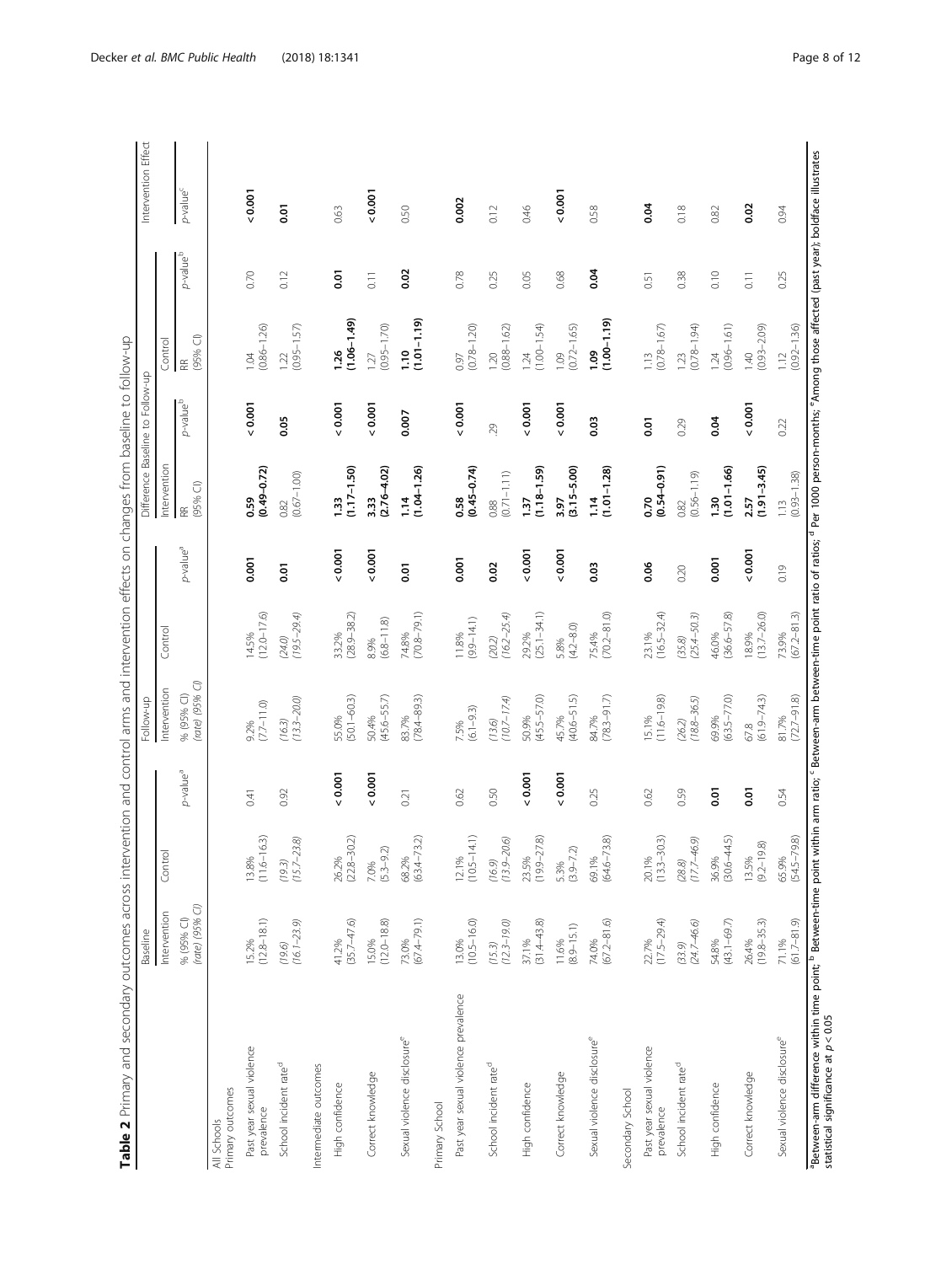|                       | Intervention                   |                                |                         | Control                        |                               |                         |
|-----------------------|--------------------------------|--------------------------------|-------------------------|--------------------------------|-------------------------------|-------------------------|
|                       | Baseline ( $n = 452$ )<br>n(%) | Follow-Up $(n = 194)$<br>n (%) | $p$ -value <sup>a</sup> | Baseline ( $n = 423$ )<br>n(%) | Follow-Up $(n = 268)$<br>n(%) | $p$ -value <sup>a</sup> |
| All Students          |                                |                                |                         |                                |                               |                         |
| Boyfriend             | 203 (44.9)                     | 90 (46.4)                      | 0.46                    | 188 (44.4)                     | 117(43.7)                     | 0.75                    |
| Friend                | 51(11.3)                       | 30 (15.5)                      | 0.10                    | 41 $(9.7)$                     | 33 (12.3)                     | 0.33                    |
| Relative              | 95 (21.0)                      | 19 (9.8)                       | 0.01                    | 79 (18.7)                      | 57 (21.3)                     | 0.47                    |
| Neighbor              | 37 (8.2)                       | 23 (11.9)                      | 0.15                    | 46 (10.9)                      | 13 (4.9)                      | 0.01                    |
| Known Adult           | 24(5.3)                        | 10(5.2)                        | 0.95                    | 29 (6.9)                       | 16(6.0)                       | 0.66                    |
| Stranger              | 32(7.1)                        | 21 (10.8)                      | 0.10                    | 28(6.6)                        | 28 (10.5)                     | 0.19                    |
| Other                 | 10(2.2)                        | $***$                          | 0.19                    | 12(2.8)                        | **                            | 0.21                    |
| Primary School Only   |                                |                                |                         |                                |                               |                         |
| Boyfriend             | 103 (35.6)                     | 45 (36.6)                      | 0.57                    | 103 (34.5)                     | 74 (45.4)                     | 0.05                    |
| Friend                | 32 (11.1)                      | 24 (19.5)                      | 0.02                    | 32 (10.7)                      | 26 (16.0)                     | 0.15                    |
| Relative              | 75 (26.0)                      | 11(8.9)                        | 0.001                   | 62 (20.7)                      | 26 (16.0)                     | 0.08                    |
| Neighbor              | 25(8.7)                        | 18 (14.6)                      | 0.08                    | 39 (13.0)                      | 5(3.1)                        | < 0.001                 |
| Known Adult           | 20(6.9)                        | 6(4.9)                         | 0.59                    | 25(8.4)                        | 12(7.4)                       | 0.68                    |
| Stranger              | 29 (10.0)                      | 18 (14.6)                      | 0.14                    | 27(9.0)                        | 18 (11.0)                     | 0.63                    |
| Other                 | $**$                           | $***$                          | 0.53                    | 11(3.7)                        | **                            | 0.12                    |
| Secondary School Only |                                |                                |                         |                                |                               |                         |
| Boyfriend             | 100(61.4)                      | 45 (63.4)                      | 0.61                    | 85 (68.6)                      | 43 (41.0)                     | 0.004                   |
| Friend                | 19 (11.7)                      | 6(8.5)                         | 0.54                    | 9(7.3)                         | 7(6.7)                        | 0.90                    |
| Relative              | 20 (12.3)                      | 8(11.3)                        | 0.95                    | 17(13.7)                       | 31 (29.5)                     | 0.001                   |
| Neighbor              | 12(7.4)                        | 5(7.0)                         | 0.99                    | 7(5.7)                         | 8(7.6)                        | 0.42                    |
| Known Adult           | 4(2.5)                         | 4(5.6)                         | 0.14                    | 4(3.2)                         | 4(3.8)                        | 0.82                    |
| Stranger              | $**$                           | 3(4.2)                         | 0.37                    | $**$                           | 10(9.5)                       | 0.03                    |
| Other                 | 5(3.1)                         | $***$                          | < 0.001                 | $**$                           | **                            | 0.32                    |

<span id="page-8-0"></span>Table 3 Perpetrators\* of past-year forced sex among those who experienced sexual violence at baseline and follow-up, respectively, by intervention status

boldface illustrates statistical significance at  $p < 0.05$ 

\*not mutually exclusive

 $^{\degree}$ cell with < 2% suppressed

<sup>a</sup>generalized linear models with binomial distribution and logit link and school-correlated variance

relatives decreased significantly from 21.0% at baseline to 9.8% at follow-up ( $p = 0.01$ ). Perpetration by boyfriends, other known adults, and strangers held steady. Several changes in the control group were also noted during this time, including decreases in the proportion of assaults perpetrated by neighbors among those victimized. When stratified by school level, the decrease in relative-perpetrated violence was found concentrated among primary school students in the intervention arm (26.0 to 8.9%,  $p = 0.001$ ). Among secondary school intervention arm students, there were no significant changes in sexual violence perpetrators, however in the control arm, a higher proportion of relatives and strangers were indicated as violence perpetrators at follow-up, while the proportion of boyfriends as perpetrators decreased from baseline to follow-up (68.6 to 41.0%;  $p = 0.004$ ).

#### Skills mix

Within the intervention group, 43% of girls said that they had used skills to stop forced sex since IMPower ESD training. Of the girls that used the skills, 49% used verbal only, 13% used physical only, and 38% used a combination of verbal and physical skills. Of those, 52% reported using the learned skills more than once to stop forced sex. The skills learned within IMPower extended beyond sexual violence prevention, with an additional 53% of girls reporting using the skills to stop harassment and 52% reporting using the skills to stop physical violence since the ESD training (data not shown).

#### Disclosure

Those who disclosed sexual violence were most likely to turn to friends (approximately 50% at both baseline and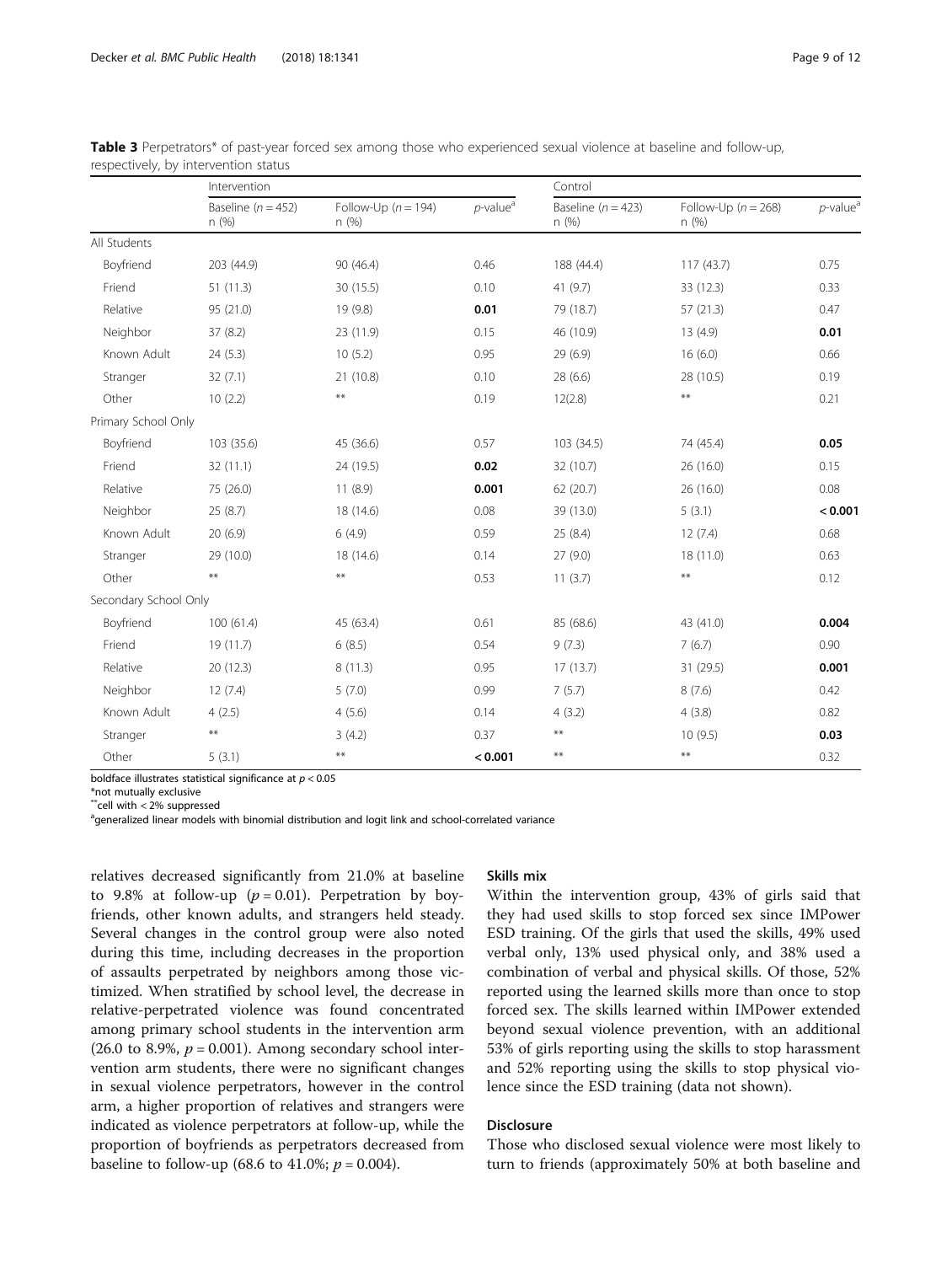follow up), with fewer than 7% reporting to law enforcement (data not shown). While approximately 80% of girls disclosed their violence experience to someone, they chose to disclose to friends and other members of their informal

networks, instead of police or medical professionals.

#### **Discussion**

Results from this cluster-randomized controlled implementation trial support the effectiveness of school-based, empowerment self-defense training as a promising strategy in reducing risk for sexual violence for girls in both primary and secondary schools in Malawi. Compared with control participants, students assigned to IMPower intervention reported reductions in past-year sexual violence from baseline to follow-up, and increases in self-defense-related knowledge. IMpower has been previously found effective in reducing sexual violence in the densely-populated urban settlements of Nairobi, Kenya [\[27,](#page-11-0) [28\]](#page-11-0); current findings provide a critical replication and extension of this work by demonstrating similar reductions in sexual assault prevalence, as well as increases in knowledge in self-defense, in the far more diffuse setting of Malawi (197.5 people/  $km_{\rm so}$ ; 2017) [[33\]](#page-11-0), across a heterogeneity of districts, and across both primary and secondary school levels. Results provide timely direction for addressing the epidemic of sexual violence against young women in Malawi, where an estimated one in four young women experience sexual violence by the time of secondary school.

Several potential mechanisms may underlie the reductions observed in sexual violence among ESD participation in this study, and in past evaluations [[27,](#page-11-0) [28,](#page-11-0) [32](#page-11-0)]. The observed increases in self-defense knowledge in the intervention arm relative to controls, may in part explain the reductions in sexual violence. Empowerment and social cognitive theory would suggest knowledge as necessary but insufficient to change in health-related behavior, and would suggest power, self-efficacy, or confidence as necessary to implement change. Surprisingly, confidence in responding to threatening situations increased in both intervention and control arms with no significant intervention effect observed. It is possible that our current measures, while tailored to IMpower content, were insufficiently sensitive to capture meaningful changes in confidence and empowerment resulting from the program. It is also possible that natural maturation is responsible for the observed increases in confidence across both arms. Our findings should be interpreted with caution given measurement limitations in assessing self-confidence (2 items), particularly given recent evidence from Nairobi, which showed increases in self-efficacy as assessed on a generalized scale, when IMpower was implemented in concert with programming for young men [[32\]](#page-11-0). Finally, it is possible that

IMpower shifted participants' interpersonal power in ways that were perceived by potential sexual violence perpetrators and changed their behavior. Evaluating this mechanism would require community-level research, in addition to the participant data that has served as the basis for this and related studies.

The vast majority of sexual violence perpetrators were known to victims, with boyfriends the most commonly reported perpetrators at baseline and follow-up, across primary and secondary schools and intervention and control groups. Results are consistent with past research in Malawi and globally indicating boyfriends, intimate partners and other acquaintances as leading perpetrators of violence against women [\[15,](#page-11-0) [34\]](#page-11-0). In the control arm, among secondary students, proportion of violence survivors reporting boyfriends as perpetrators decreased while proportion of survivors reporting relatives as perpetrators increased by follow-up. Intervention arm primary schools saw decreases in the proportion of survivor reporting relatives as perpetrators by follow-up. Further research, including qualitative inquiry, can help inform the ways in which this intervention may function differentially for different types of perpetrators. Differences observed in perpetrator mix at baseline and follow-up, however results should be interpreted with caution in that they represent the portion of survivors reporting a given perpetrator type rather than prevalence or incidents by perpetrator.

Results should be considered in light of several additional limitations. As in past evaluations of this program [[27,](#page-11-0) [28,](#page-11-0) [32\]](#page-11-0), the inability to link individual surveys across baseline and follow-up constrains evaluation of mechanisms responsible for changes observed, and discernment of primary prevention (preventing new incidents among unaffected individuals) vs secondary prevention (reducing recurrent exposure among those who have experienced sexual violence). The evaluation's emphasis on efficient survey data collection for this demonstration project prompted some measurement limitations. Most notably, we lack data on demographic characteristics that could be used to explore effects by specific groupings. Sexual violence assessment was limited to forced sex, which offers specificity yet overlooks non-consensual sexual experiences resulting from coercion, threats or pressure that did not rise to the level of physical force, and thus may underestimate the extent of sexual violence. Future research should also explore intervention effects on sexual harassment and physical and emotional abuse, which were not assessed for time considerations. The relatively short follow-up duration limits our ability to understand the durability of findings. The self-reported nature of data, single-blind design with students, but not school or study staff, blind to intervention assignment, and instructor-led survey administration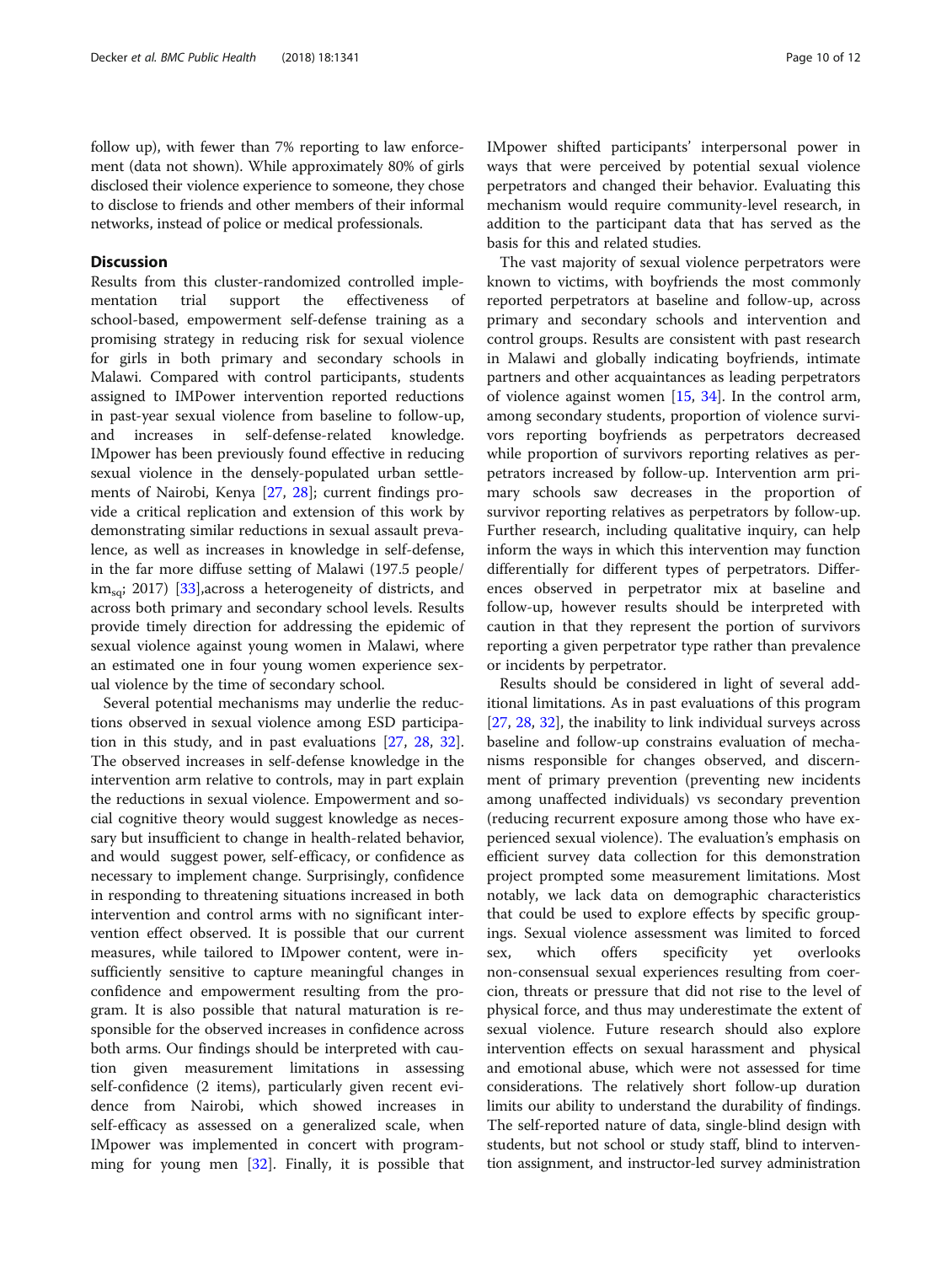<span id="page-10-0"></span>could introduce error or bias, despite the measures in place to enhance confidentiality and comfort. Our use of a past-year prevalence outcome for sexual violence is a limitation in precision for follow-up estimates given the 10.5 month length to follow-up; this imprecision is evenly distributed across intervention and control arms and is not likely to introduce bias. Statistical inferences were consistent in sensitivity analysis converted to adjust for time difference. While the IMpower program targets girls specifically, we note that sexual violence also affects young men [[15](#page-11-0)]. Finally we note that while IMPower is designed to increase skills, confidence, and safety behavior in responding to sexual violence and potentially threatening situations, the ultimate behavioral responsibility for sexual violence prevention rests with perpetrators, not victims, of violence.

#### Conclusions

Our study adds to a limited evidence base on sexual violence prevention interventions that are effective across a diversity of settings, and address the needs of younger girls in particular. It is worth noting that this intervention has now been piloted and evaluated in two African countries, Kenya and Malawi, demonstrating efficacy across a diversity of cultural and social systems.

Results support the effectiveness of ESD to address sexual violence in this high prevalence setting. ESD may aid Malawi and other signatory nations in meeting the obligations set forth by the Convention on the Elimination of All Forms of Discrimination Against Women (CEDAW), and approach the goal of elimination of violence against women and girls set forth with Sustainable Development Goal #5. Implementation within the education system can enable sustainability and reach.

#### Abbreviations

CEDAW: Convention on the Elimination of All Forms of Discrimination Against Women; CI: Confidence interval; ESD: Empowerment self-defense; GBV: Gender-based violence; IRB: Institutional review board; LMIC: Low and middle-income country; NMNW: No means no worldwide; RR: Risk ratio; SD: Standard deviation

#### Acknoweldgements

The authors wish to thank the study participants, the school administrators and the Ujamaa research and program implementation staff.

#### Funding

UNICEF supported this program and its evaluation, and was involved in design and dissemination. We acknowledge statistical analysis support via the National Center for Research Resources and the National Center for Advancing Translational Sciences (NCATS) of the National Institutes of Health through Grant Number 1UL1TR001079.

#### Availability of data and materials

Data are available on reasonable request.

#### Authors' contributions

MRD led data analysis, interpretation and writing. SNW conducted the literature search, implemented analysis plan, compiled figures, and assisted in data interpretation and manuscript preparation. EN participated in study design, led data collection including quality control, and participated in data analysis, interpretation and writing. GY directed the analysis plan, and participated in data interpretation and writing. JS, NM, BR, and BO participated in study design, data interpretation, and reviewed the manuscript for critical input. MN led study design, data collection, data analysis, and data interpretation, and reviewed the manuscript for critical input. All authors read and approved the final manuscript.

#### Ethics approval and consent to participate

All procedures were approved by the Malawi National Commission for Science and Technology (Ref. No. NCST/RTT/2/6); post-hoc evaluation analysis conducted by Johns Hopkins received a non-human subject IRB determination given the anonymous nature of data. Participants provided written consent.

#### Consent for publication

N/A

#### Competing interests

The authors declare that they have no competing interests.

#### Publisher's Note

Springer Nature remains neutral with regard to jurisdictional claims in published maps and institutional affiliations.

#### Author details

<sup>1</sup>Department of Population, Family & Reproductive Health Director, Women's Health & Rights Program, Johns Hopkins Bloomberg School of Public Health, Baltimore, MD, USA. <sup>2</sup>Center for Public Health & Human Rights, Johns Hopkins Bloomberg School of Public Health, 615 N. Wolfe Street, E4142, Baltimore, MD 21205, USA. <sup>3</sup>Ujamaa-Pamodzi, Lilongwe, Malawi. <sup>4</sup>Johns Hopkins Biostatistics Center, Johns Hopkins Bloomberg School of Public Health, Baltimore, MD, USA. <sup>5</sup>Ujamaa-Africa, Nairobi, Kenya. <sup>6</sup>UNICEF, Lilongwe, Malawi. <sup>7</sup>UNICEF, Mogadishu, Somalia.

#### Received: 10 January 2018 Accepted: 14 November 2018 Published online: 04 December 2018

#### References

- 1. USAID, US Department of State. United States Strategy to Prevent and Respond to Gender-Based Violence Globally. USAID and Department of State, Government of the United States of America;2012.
- 2. United Nations General Assembly. Declaration on the elimination of violence against women. Geneva: United Nations; 1993.
- 3. Devries KM, Mak JY, Garcia-Moreno C, et al. Global health. The global prevalence of intimate partner violence against women. Science. 2013; 340(6140):1527–8.
- 4. Ellsberg M, Jansen HA, Heise L, et al. Intimate partner violence and women's physical and mental health in the WHO multi-country study on women's health and domestic violence: an observational study. Lancet. 2008; 371(9619):1165–72.
- 5. Campbell JC. Health consequences of intimate partner violence. Lancet. 2002;359(9314):1331–6.
- 6. Decker MR, Latimore AD, Yasutake S, et al. Gender-based violence against adolescent and young adult women in low- and middle-income countries. J Adolesc Health. 2015;56(2):188–96.
- 7. Hindin MJ, Christiansen CS, Ferguson BJ. Setting research priorities for adolescent sexual and reproductive health in low- and middle-income countries. Bull World Health Organ. 2013;91(1):10–8.
- 8. Glass N, Fredland N, Campbell J, Yonas M, Sharps P, Kub J. Adolescent dating violence: prevalence, risk factors, health outcomes, and implications for clinical practice. J Obstet Gynecol Neonatal Nurs. 2003;32(2):227–38.
- 9. Raj A. When the mother is a child: the impact of child marriage on the health and human rights of girls. Arch Dis Child. 2010;95(11):931–5.
- 10. Raj A, Saggurti N, Lawrence D, Balaiah D, Silverman JG. Association between adolescent marriage and marital violence among young adult women in India. Int J Gynaecol Obstet. 2010;110(1):35–9.
- 11. Akintola O, Ngubane L, Makhaba L. 'I did it for him, not for me': an exploratory study of factors influencing sexual debut among female university students in Durban, South Africa. J Health Psychol. 2012;17(1): 143–53.